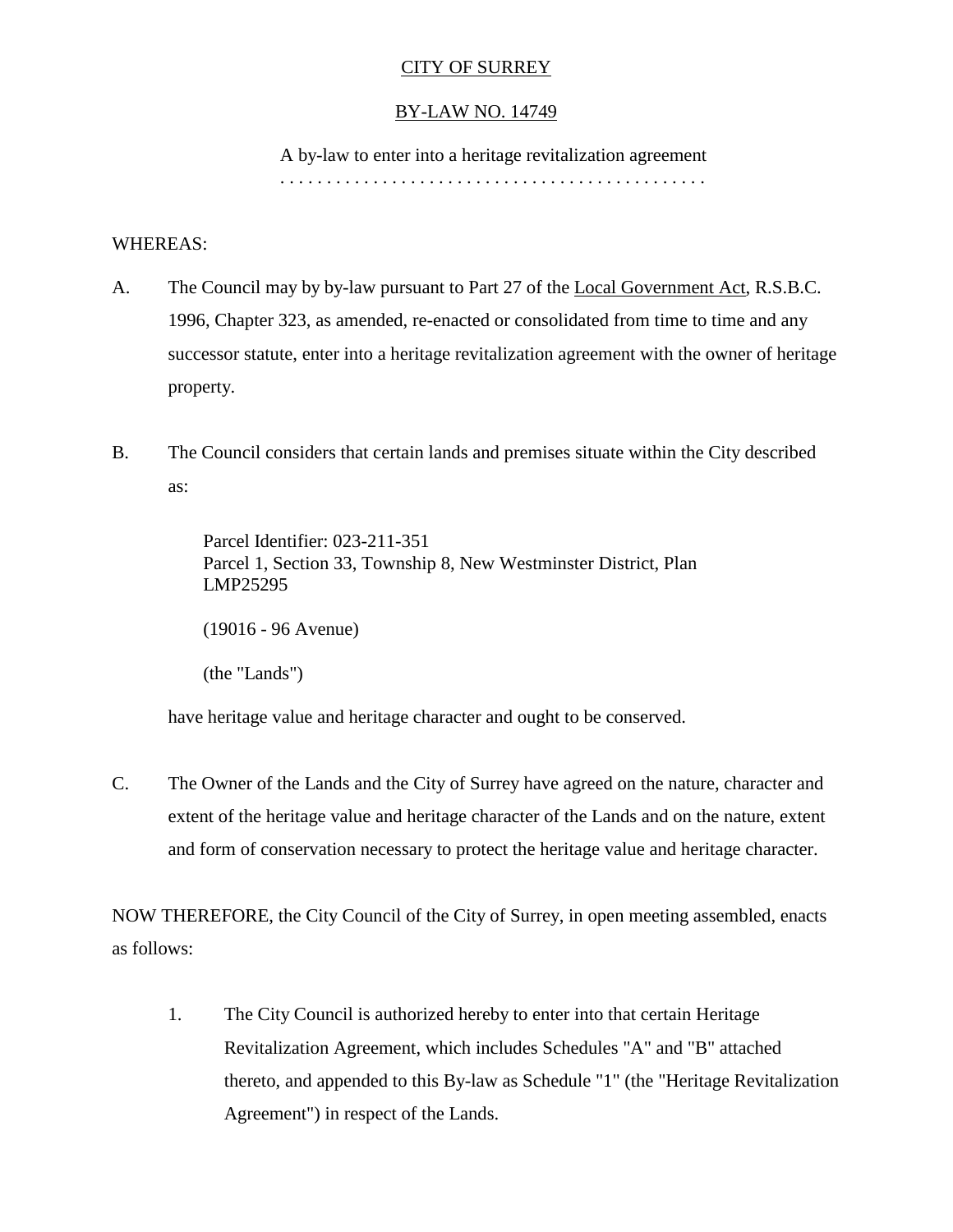- 2. The Mayor and the City Clerk are authorized on behalf of the Council to sign and seal the Heritage Revitalization Agreement.
- 3. Schedule "1" (the "Heritage Revitalization Agreement") forms part of this By-law.
- 4. This By-law may be cited for all purposes as "City of Surrey Heritage Revitalization Agreement By-law, 2002, No. 14749."

READ A FIRST AND SECOND TIME on the 8th day of July, 2002.

PUBLIC HEARING HELD thereon on the 22nd day of July, 2002.

READ A THIRD TIME on the 22nd day of July, 2002.

RECONSIDERED AND FINALLY ADOPTED, signed by the Mayor and Clerk, and sealed with the Corporate Seal on the 17th day of February, 2003.

\_\_\_\_\_\_\_\_\_\_\_\_\_\_\_\_\_\_\_\_\_\_\_\_\_\_\_\_\_\_\_\_\_\_\_ MAYOR

\_\_\_\_\_\_\_\_\_\_\_\_\_\_\_\_\_\_\_\_\_\_\_\_\_\_\_\_\_\_\_\_\_\_\_ CLERK

h:\by-laws\adopted bylaws\2003\clk14749.blw.doc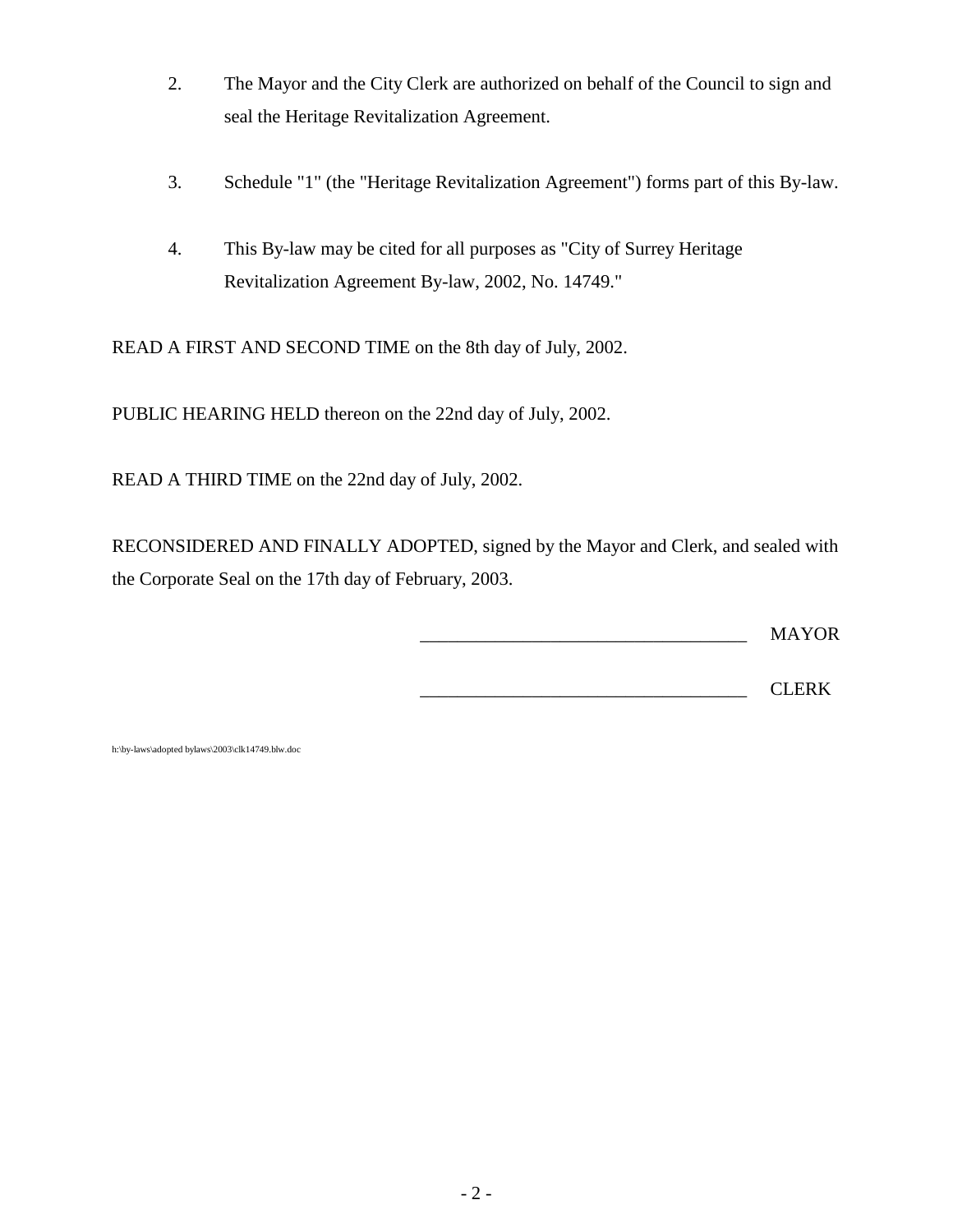#### **SCHEDULE "1"**

[To City of Surrey Heritage Revitalization Agreement By-law, 2002, No. 14749]

### **HERITAGE REVITALIZATION AGREEMENT**

This Agreement made the 17th day of February, 2003.

BETWEEN:

THE SYNOD OF THE DIOCESE OF NEW WESTMINSTER Suite 580, 401 West Georgia Street Vancouver, British Columbia, V6B 5A1

(the "Owner")

#### OF THE FIRST PART

AND:

CITY OF SURREY 14245 – 56 Avenue Surrey, British Columbia, V3X 3A2

(the "City")

OF THE SECOND PART

#### WHEREAS:

A. The Owner is the registered owner in fee simple of the following lands and premises situate in the City of Surrey, British Columbia and described as:

> Parcel Identifier: 023-211-351 Parcel 1, Section 33, Township 8, New Westminster District, Plan LMP25295

> > (19016 - 96 Avenue)

(the "Lands")

- B. The Owner and the City consider that the Lands have *heritage value* and *heritage character*.
- C. The Owner and the City desire to conserve the *heritage value* and *heritage character* of the Lands.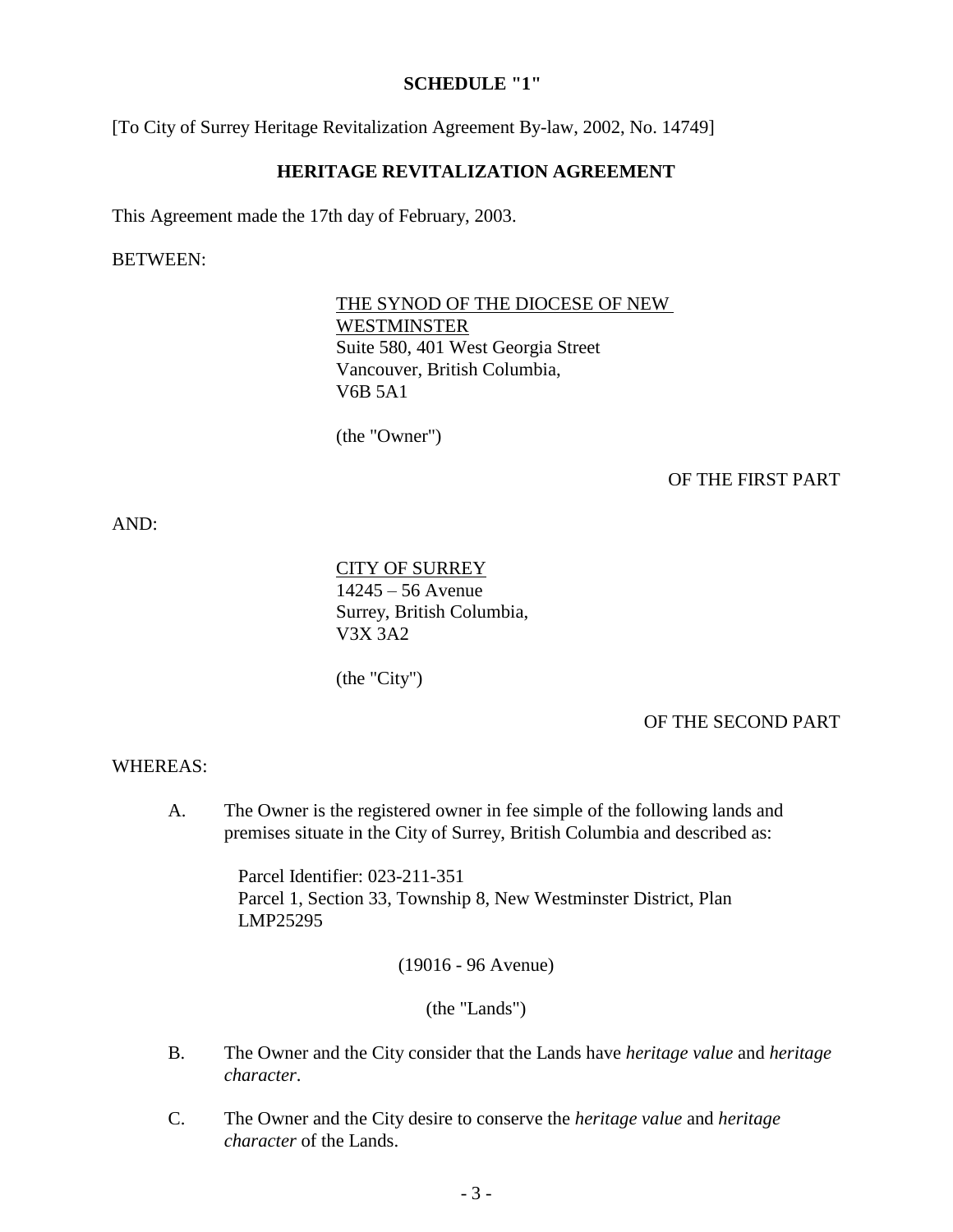- D. For the purpose of conservation of the *heritage value* and *heritage character*, the Owner and the City have agreed to enter into this Agreement setting out the terms and conditions of continuing protection for the *heritage value* and *heritage character* of the Lands.
- E. The improvements on the Lands which have *heritage value* and *heritage character* which both the Owner and City desire to conserve have been described by text, photographs and plans attached as Schedule "A" (the "Conservation Plan") to this Agreement.
- F. The Church identified in the Conservation Plan as St. Oswald's Anglican Church (the "Church") is protected by Surrey Municipal Heritage Site Designation Bylaw, 1983, No. 7498.

NOW THEREFORE THIS AGREEMENT WITNESSES that in consideration of the mutual premises of the parties hereto and for other good and valuable consideration (the receipt and sufficiency of whereof is hereby acknowledged by the parties) the Owner and the City covenant and agree with one another pursuant to Section 966 of the Local Government Act, R.S.B.C., 1996, Chapter 323, as amended, re-enacted or consolidated from time to time and any successor statute (the "Local Government Act"), as follows:

# Conservation Plan

- 1. (a) The Conservation Plan (Schedule "A") forms a part of this Agreement and to the extent that the text, photographs and plans constituting the Conservation Plan require interpretation, the City shall determine the matter and Section 15 of this Agreement shall apply; and
	- (b) The Conservation Plan (Schedule "A") constitutes three parts:

Part I of the Conservation Plan identifies, details and describes the character, extent and nature of the improvements on the Lands that have *heritage value* and *heritage character*.

Part II of the Conservation Plan provides for the timing and phasing of, and sets out standards and specifications for, relocation, restoration, rehabilitation, replication, repair, replacement or maintenance to be undertaken and completed pursuant to this Agreement.

Part III of the Conservation Plan sets out restrictions, requirements, guidelines and exemptions including any variances of the City's by-laws as applicable for the *conservation* and maintenance of all improvements on the Lands that have *heritage value* and *heritage character,* in addition to any necessary future construction.

# Owner's Obligations to Conserve and Maintain

2. The Owner covenants and agrees that: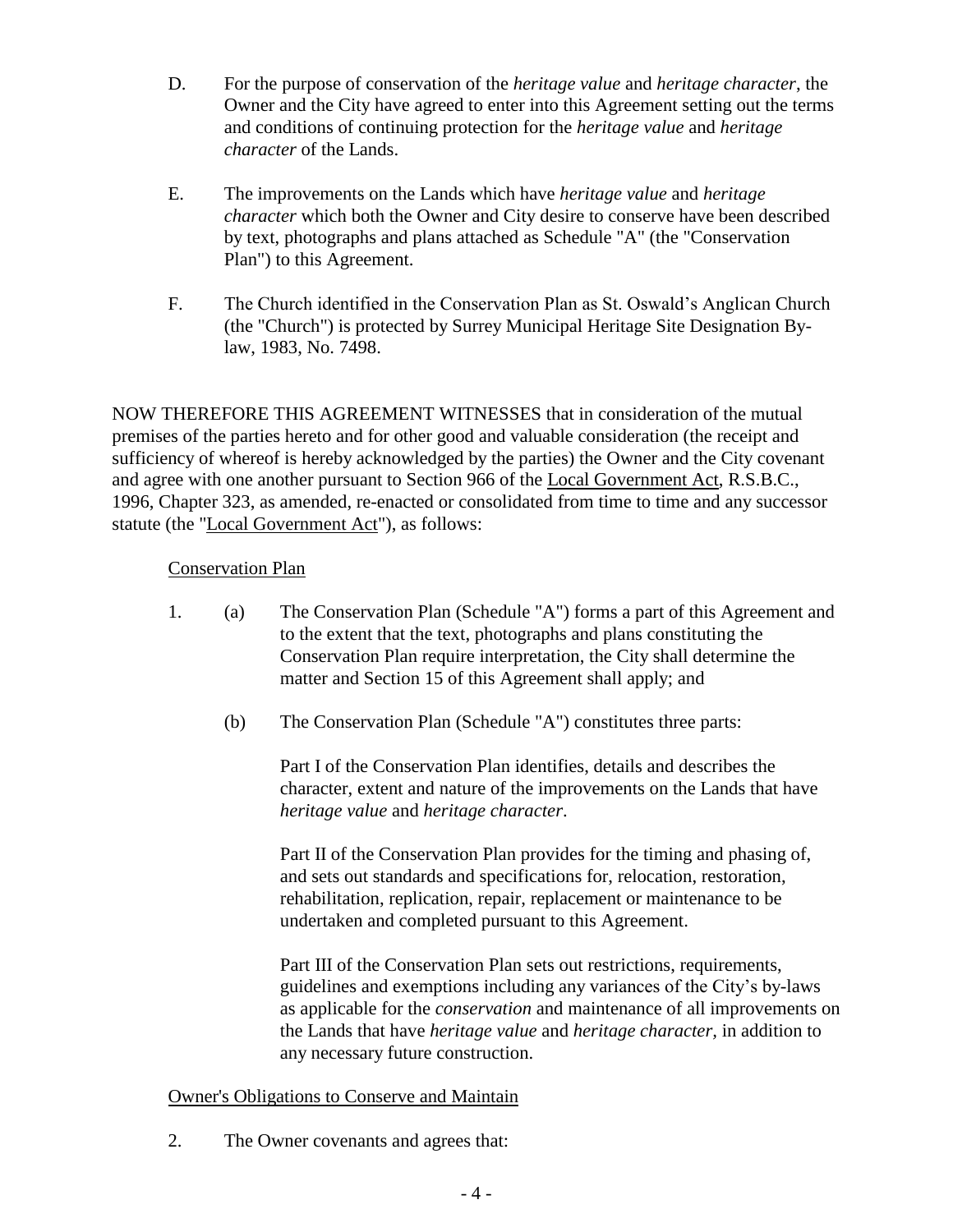- (a) no improvements on the Lands identified in the Conservation Plan as having *heritage value* or *heritage character* shall be *altered* including alterations required or authorized by this Agreement, except as agreed to by the City;
- (b) each action of relocation, restoration, rehabilitation, replication, repair, replacement or maintenance, required by Part II of the Conservation Plan, shall be commenced and completed in accordance with the timing, phasing, standards and specifications set out in Part II of the Conservation Plan;
- (c) all improvements identified in Part I of the Conservation Plan as having *heritage value* and *heritage character* shall be maintained to the minimum standards and in accordance with the guidelines and requirements set out in Part III of the Conservation Plan;
- (d) all those areas of the Lands not occupied by the buildings or structures as shown on the Surveyors Certificate on page A-13 forming part of the Conservation Plan, being lands in the opinion of the City necessary for the *conservation* of proximate improvements, identified in the Conservation Plan as having *heritage value* and *heritage character*, shall continue to remain free of all development and shall be kept in their landscaped and cultivated state, with the exception of burials as a necessary part of Church activities, as required in accordance with the guidelines set out in Part III of the Conservation Plan, and without limiting the generality of the foregoing, the elevation and configuration of the land shall not be altered, and no trees or landscaping shall be removed or cut, except for reasonable pruning and grooming as specified in Schedule "E" of Tree Preservation By-law, 1996, No. 12880, as amended;
- (e) in the event the Church is more than 50% destroyed by fire, explosion or other natural catastrophe, it shall be reconstructed in a massing and style similar to, but not necessarily identical to, the existing, and notwithstanding all provisions of Surrey Zoning By-law, 1993, No. 12000, as amended, any restrictions or relaxations provided by this Agreement to the Lands shall apply. The design of the reconstructed church shall reasonably resemble the original design components of the Church, including but not limited to the roof pitch, roofing material, roof lines including gables, wood cladding, window style, placement and material, and location of entrances; and
- (f) the Owner shall do or cause to be done all such things, and shall take or cause to be taken all such actions as are necessary to ensure that the restrictions and requirements provided in Sub-sections 2 (a), 2 (b), 2 (c), 2 (d) and 2 (e) of this Agreement are fully observed, and the Owner shall not do, cause or allow to be done anything that would be in breach of the restrictions herein.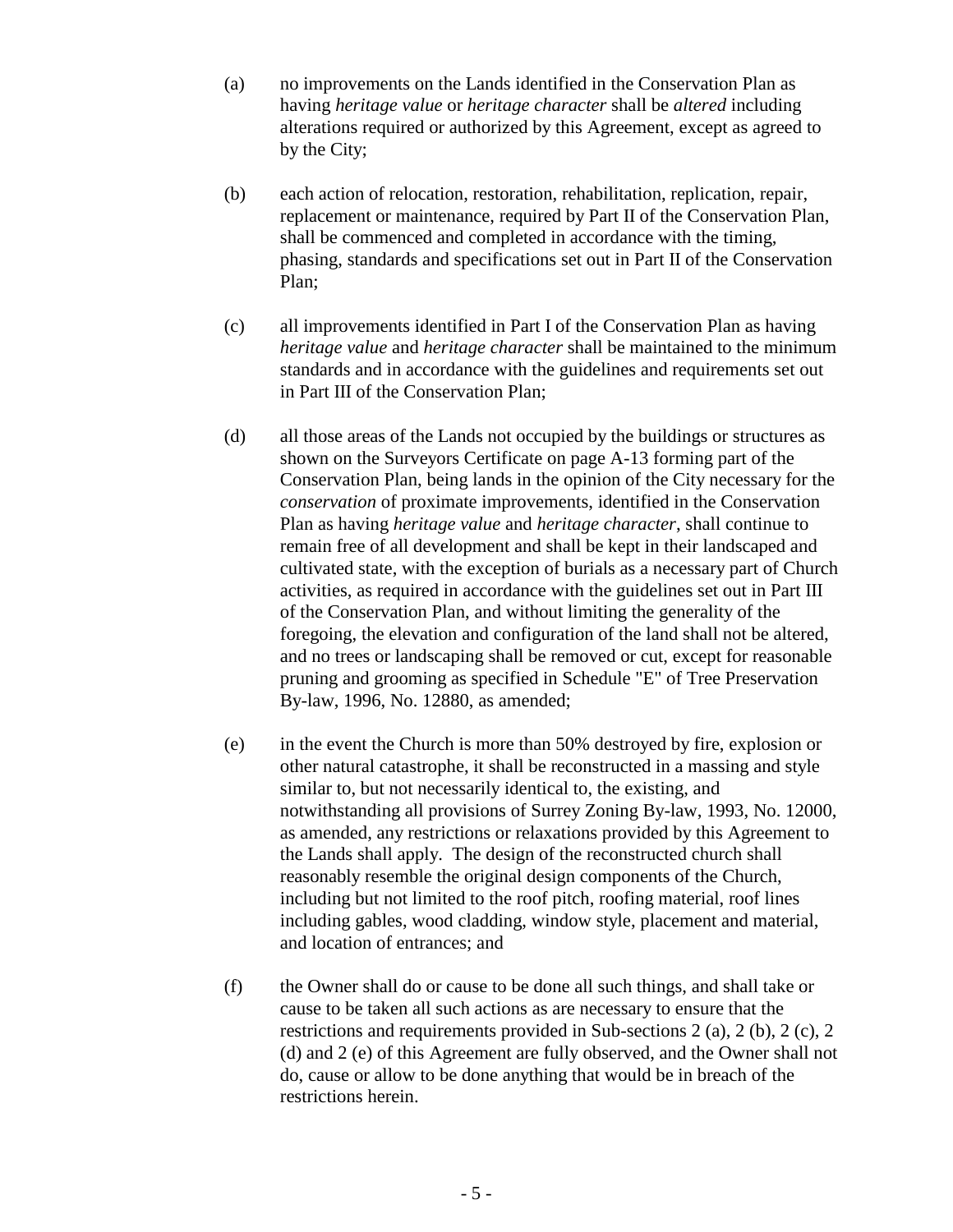## Variation of By-laws

3. Pursuant to Section 966 (2) (b) of the Local Government Act, Part 31 Assembly Hall 1 Zone (PA-1), of Surrey Zoning By-law, 1993, No. 12000, as amended, is varied in its application to the Lands in the manner and to the extent as described in Schedule "B", which is attached hereto and forms part of this Agreement.

## Construction and Maintenance

4. Wherever in this Agreement the Owner relocates, restores, rehabilitates, replicates, repairs, replaces, maintains or in any way *alters* improvements on, or features of the Lands identified in the Conservation Plan as having *heritage value*  and *heritage character* or constructs or maintains other works to protect or conserve such improvements or features, all such work shall be done at the Owner's sole expense strictly in accordance with the Conservation Plan and as agreed by the City and all improvements or features shall be diligently and continuously maintained in good repair and efficient operating condition by the Owner at the Owner's sole expense in accordance with good engineering, design, construction, heritage and *conservation* practices.

# No Liability to City

- 5. In no case shall the City be liable or responsible in any way for:
	- (a) any personal injury, death or consequential damage of any nature whatsoever, howsoever caused, that be suffered or sustained by the Owner or by any other person who may be on the Lands; or
	- (b) any loss or damage of any nature whatsoever, howsoever caused to the Lands or any improvements or personal property thereon belonging to the Owner or to any other person;

arising directly or indirectly from compliance with the restrictions and requirements herein, wrongful or negligent failure or omission to comply with restrictions and requirements herein, or refusal, omission or failure of the City to enforce or require compliance by the Owner with the restrictions or requirements herein or with any other term, condition or provision of this Agreement.

# Reasonable Care and Risk

6. The Owner shall at all times, in complying with the restrictions or requirements herein and its obligations in respect thereof, take reasonable care not to injure any person or cause or allow damage to any property, and shall take reasonable care not to cause, suffer, permit or allow any condition to exist that might reasonably lead to, cause or result in injury to any person or property including persons and property on adjacent lands. It shall be the sole responsibility of the Owner to comply and maintain compliance with the restrictions and requirements herein in a safe manner, and without reasonably foreseeable risk to person or property as aforesaid. Compliance with the restrictions and requirements in this Agreement shall be at the sole and exclusive risk of the Owner.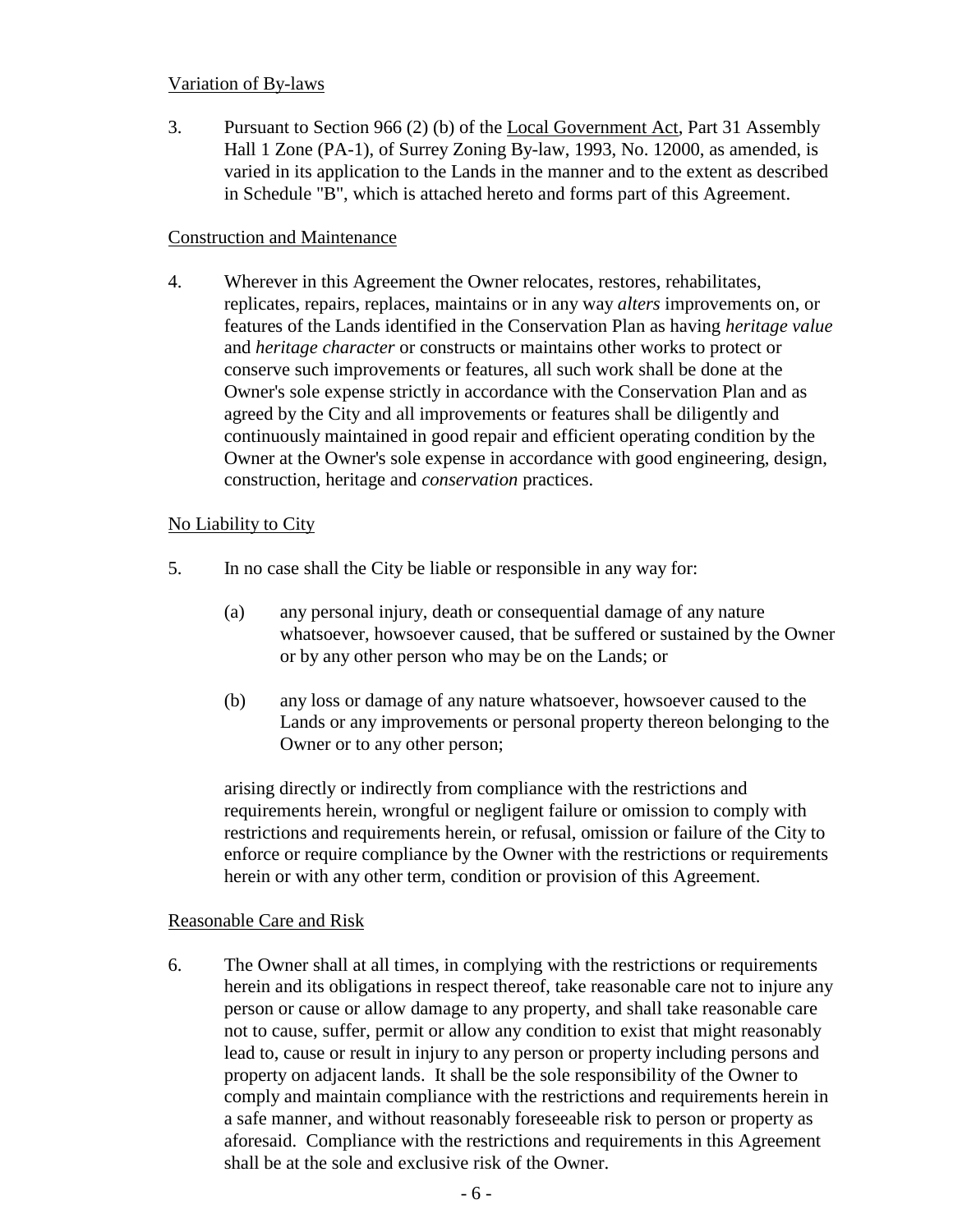# Modification

7. If, in fulfilling its responsibilities and obligations pursuant to this Agreement, the Owner perceives or becomes aware of any unreasonable risk of injury to persons or damage to property or other potential loss that cannot be reasonably avoided, alleviated, reduced or eliminated except by measures that would be a breach of the restrictions, requirements or its obligations herein, the Owner shall notify the City in writing of the nature and extent of the risk and of the measures proposed by the Owner to be undertaken at its sole cost to reduce, alleviate, avoid or eliminate the risk. Risk shall remain with the Owner.

## Indemnity

8. The Owner shall at all times indemnify and save harmless the City of and from all loss and damage, and all actions, claims, costs, demands, expenses, fines, liabilities and suits of any nature whatsoever by whomsoever brought for which the City shall or may become liable, incur or suffer by reason of existence and effect whether direct or indirect of the restrictions or requirements herein, or breach or nonperformance by the Owner of any covenant, term or provision hereof, or by reason of any work or action of the Owner in performance of its obligations hereunder, or by reason of any wrongful act or omission, default or negligence of the Owner.

## **Damages**

9. The Owner covenants and agrees that the measure of damages for any breach of the restrictions or requirements of this Agreement shall include, but shall not be limited to, the actual cost and expense of all administration, labour, materials, equipment, services and work required for all remedial acts necessary to fully relocate, restore, rehabilitate, replace, repair or maintain the building, structure, improvements on or features of the Lands having *heritage value* and *heritage character* to be protected, conserved, preserved or kept in its natural state. The nature and extent of any breach of the said restrictions and requirements, and the nature and extent of any relocation, restoration, rehabilitation, replacement, maintenance or remedial work or action of any nature required to remedy such breach shall be determined by the City by reference to the Conservation Plan, and Sections 2 and 3 of this Agreement.

### No Waiver

10. No restrictions, requirements or other provisions in this Agreement shall be deemed to have been waived by the City unless a written waiver authorized by resolution of the Council and signed by an officer of the City has first been obtained, and without limiting the generality of the foregoing, no condoning, excusing or overlooking by the City on previous occasions of any default nor any previous written waiver shall be taken to operate as a waiver by the City of any subsequent default or in any way to defeat or affect the rights of remedies to the City.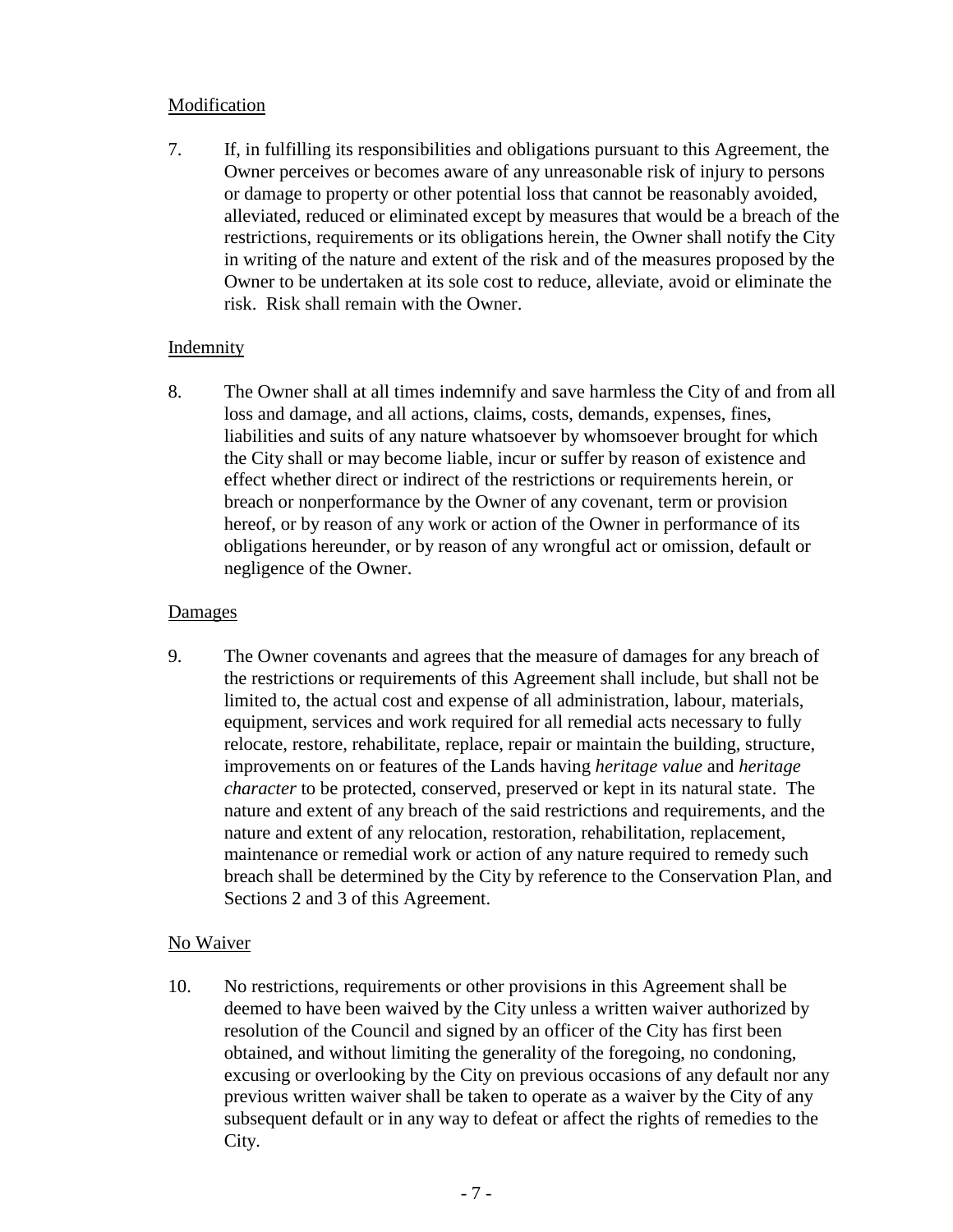## Statutory Authority and Proprietary Rights

11. Nothing in this Agreement shall limit, impair, fetter, or derogate from the statutory powers of the City all of which powers may be exercised by the City from time to time and at any time to the fullest extent that the City is enabled and no permissive by-law enacted by the City, or permit, license or *approval*, granted, made or issued thereunder, or pursuant to statute, by the City shall stop, limit or impair the City from relying upon and enforcing this Agreement.

# Compliance with Laws

12. Despite any provision of this Agreement, the Owner shall comply with all laws, including by-laws of the City and all regulations and orders of any authority having jurisdiction, and to the extent only that such laws, regulations and orders are mandatory and necessarily require the breach of any restriction or positive obligation herein to be observed or performed by the Owner, or less than strict compliance with the terms hereof, then the Owner upon sixty (60) days' written notice to the City shall be excused from complying with such restrictions or performing such obligation and such restriction or obligation shall be suspended but only to the extent and for the time that such mandatory law, regulation or order is inconsistent with compliance with the said restrictions or obligations.

## Notice

13. Any notice to be given hereunder shall be in writing and may be either delivered personally or sent by prepaid registered mail and if so mailed shall be deemed to have been given five (5) days following the date upon which it was mailed. The address of the parties for the purpose of notice shall be as follows:

If to the City:

Attention: City Clerk City of Surrey 14245 - 56 Avenue Surrey, B.C. V3X 3A2

If to the Owner:

Attention: Business Administrator The Synod of the Diocese of New Westminster Suite 580, 401 West Georgia Street Vancouver, B.C. V6B 5A1

Any party hereto may at any time give notice in writing to the other of any change of address and after the third day of giving of such notice, the address therein specified shall be the address of such party for the giving of notices hereunder.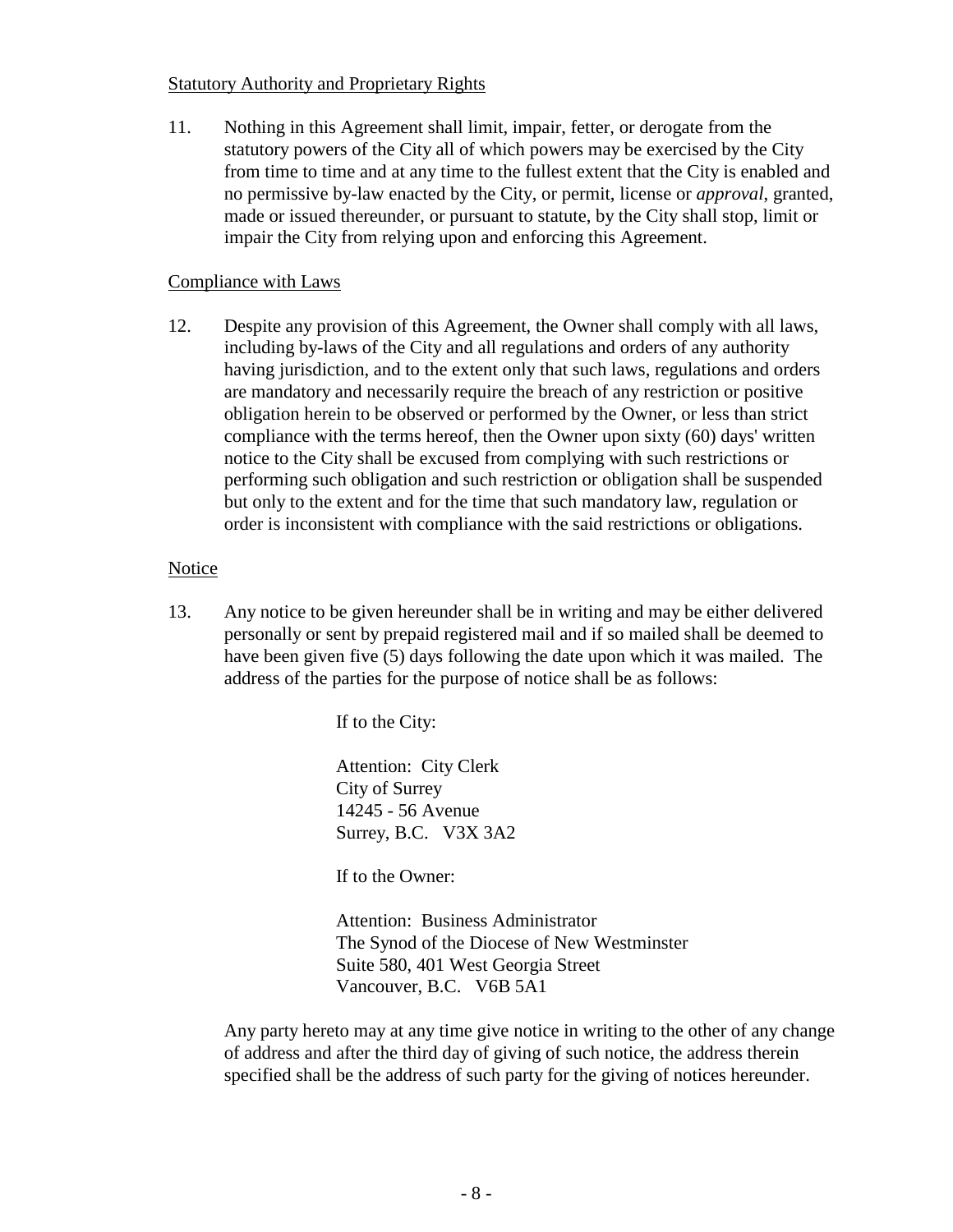#### **Arbitration**

- 14. The Owner, if dissatisfied with the City's interpretation of the Conservation Plan and any determination pursuant to Section 1(a) of this Agreement may require that the matter be decided and determined by binding arbitration as follows:
	- (a) the Owner must, within thirty (30) days of any exercise of discretion by the City, give notice to the City of its intention to dispute and in such notice shall name a member in good standing of the Architectural Institute of British Columbia who has agreed to act as an arbitrator;
	- (b) the City shall within thirty (30) days of receipt of the aforesaid notice either accept the Owner's arbitrator, or name another with the same qualifications willing to act, and shall give notice of the same to the Owner;
	- (c) where each of the Owner and the City have named an arbitrator, the two arbitrators shall within thirty (30) days of the City's notice pursuant to this Section 15(b) appoint a third arbitrator having the same qualifications and the three arbitrators shall decide the dispute;
	- (d) where the City accepts the arbitrator first selected by the Owner, that arbitrator shall act as a single arbitrator and forthwith decide the dispute; and
	- (e) any arbitrator's decision in respect of the exercise of discretion by the City shall be final, conclusive and binding on all parties.
- 15. Without limiting the City's power of inspection conferred by statute and in addition thereto, the City shall be entitled at all reasonable times and from time to time to enter onto the Lands for the purpose of ensuring that the Owner is fully observing and performing all of the restrictions and requirements in this Agreement to be observed and performed by the Owner, and wherever possible, when an inspection of the lands is undertaken, the City shall provide reasonable notice to the Owner.

### **Headings**

16. The headings in this Agreement are inserted for convenience only and shall not affect the construction of this Agreement or any provision hereof.

### Schedules

17. All schedules to this Agreement are incorporated into and form part of this Agreement.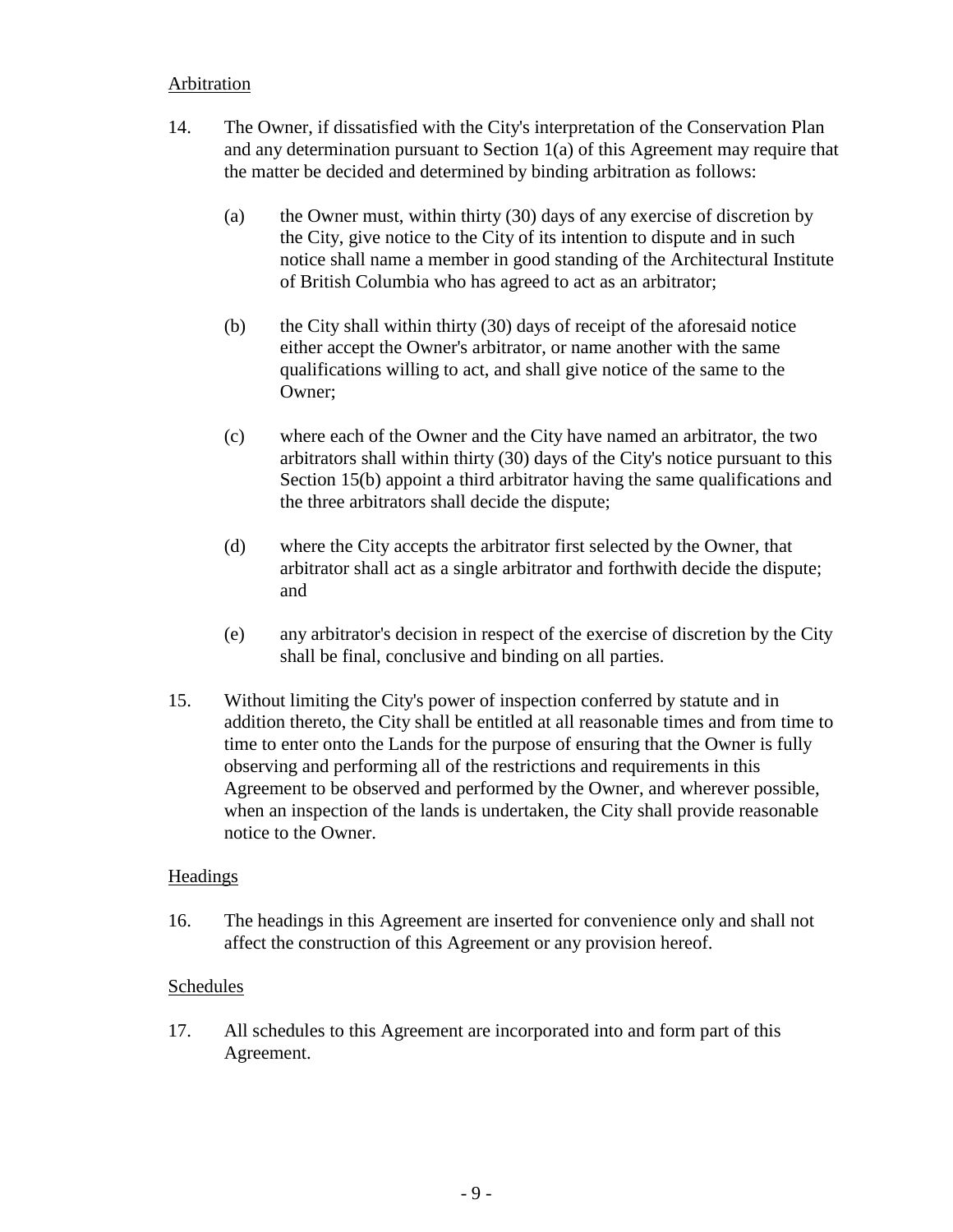### Number and Gender

18. Whenever the singular or masculine or neuter is used in this Agreement, the same shall be construed to mean the plural or feminine or body corporate where the context so requires.

#### Interpretation

19. Terms used in this Agreement that are italicized are defined in the Local Government Act, and the Heritage Conservation Act, R.S.B.C. 1996, Chapter 187, as amended, re-enacted or consolidated from time to time and any successor statute, and shall take their meaning from those Acts.

#### Successors Bound

20. All restrictions, rights and liabilities herein imposed upon or given to the respective parties shall extend to and be binding upon their respective heirs, executors, administrators, successors and assigns. When the Owner is more than one party they shall be bound jointly and severally by the terms, covenants and agreements herein on the part of the Owner.

#### Notice to be Filed

21. Notice of this Agreement and amendments to it will be filed in the Land Title Office and once filed, this Agreement and amendments will be binding on all persons who acquire an interest in the Lands

IN WITNESS WHEREOF the Owner and the City have executed this Agreement as of the date first above written.

| Signed, Sealed and Delivered<br>by |      |  |
|------------------------------------|------|--|
| in the presence of:                |      |  |
|                                    |      |  |
| Name                               | Name |  |
| Address                            |      |  |
|                                    | Name |  |
|                                    |      |  |
| $\Omega$ counction                 |      |  |

**Occupation**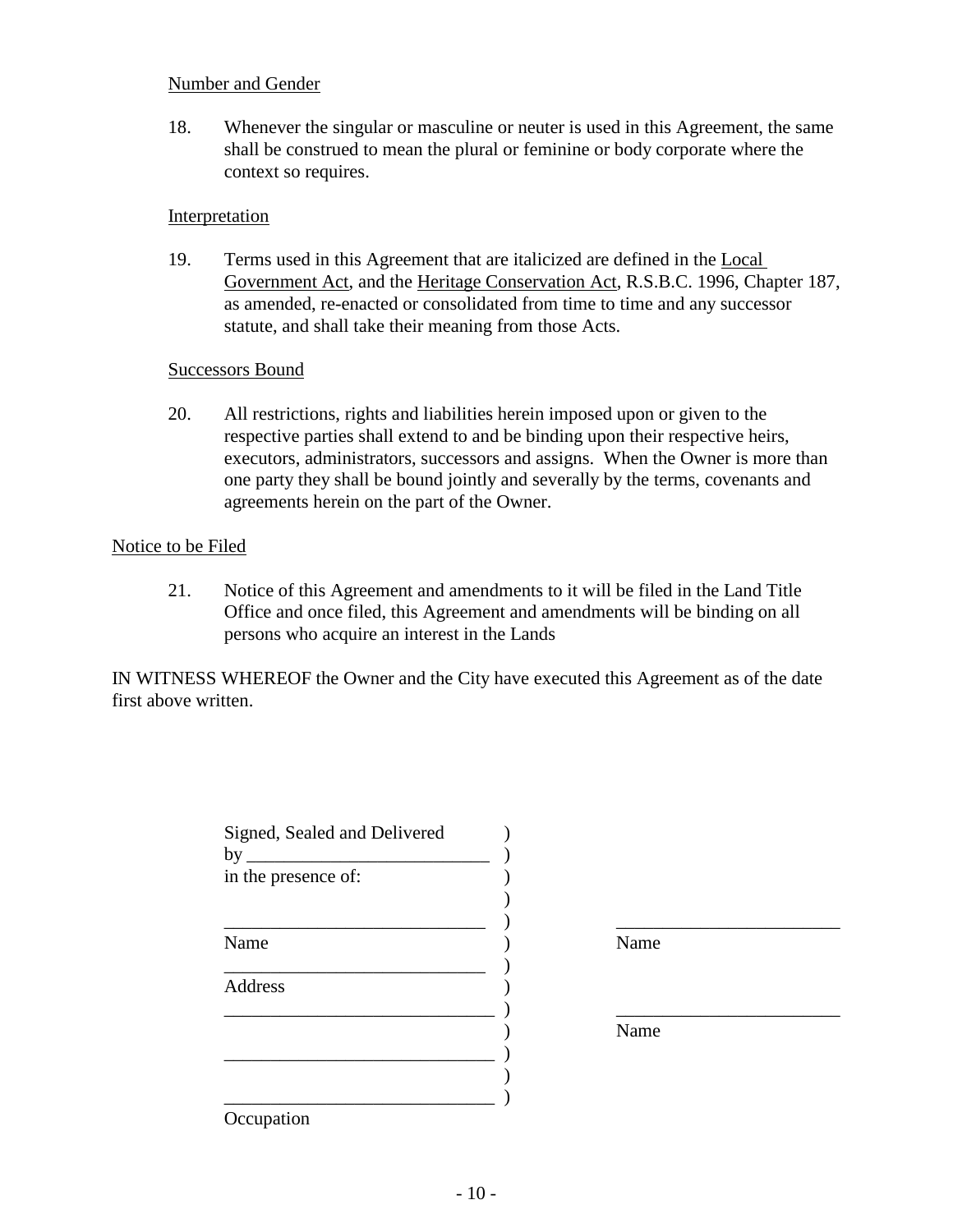| The Corporate Seal of       |  |
|-----------------------------|--|
| <b>CITY OF SURREY</b>       |  |
| was hereunto affixed in the |  |
| presence of:                |  |
|                             |  |
|                             |  |
| Mayor                       |  |
|                             |  |
|                             |  |
| $C$ lerk                    |  |

h:\by-laws\adopted bylaws\2003\clk14749.blw.doc SEH 5/12/10 12:21 PM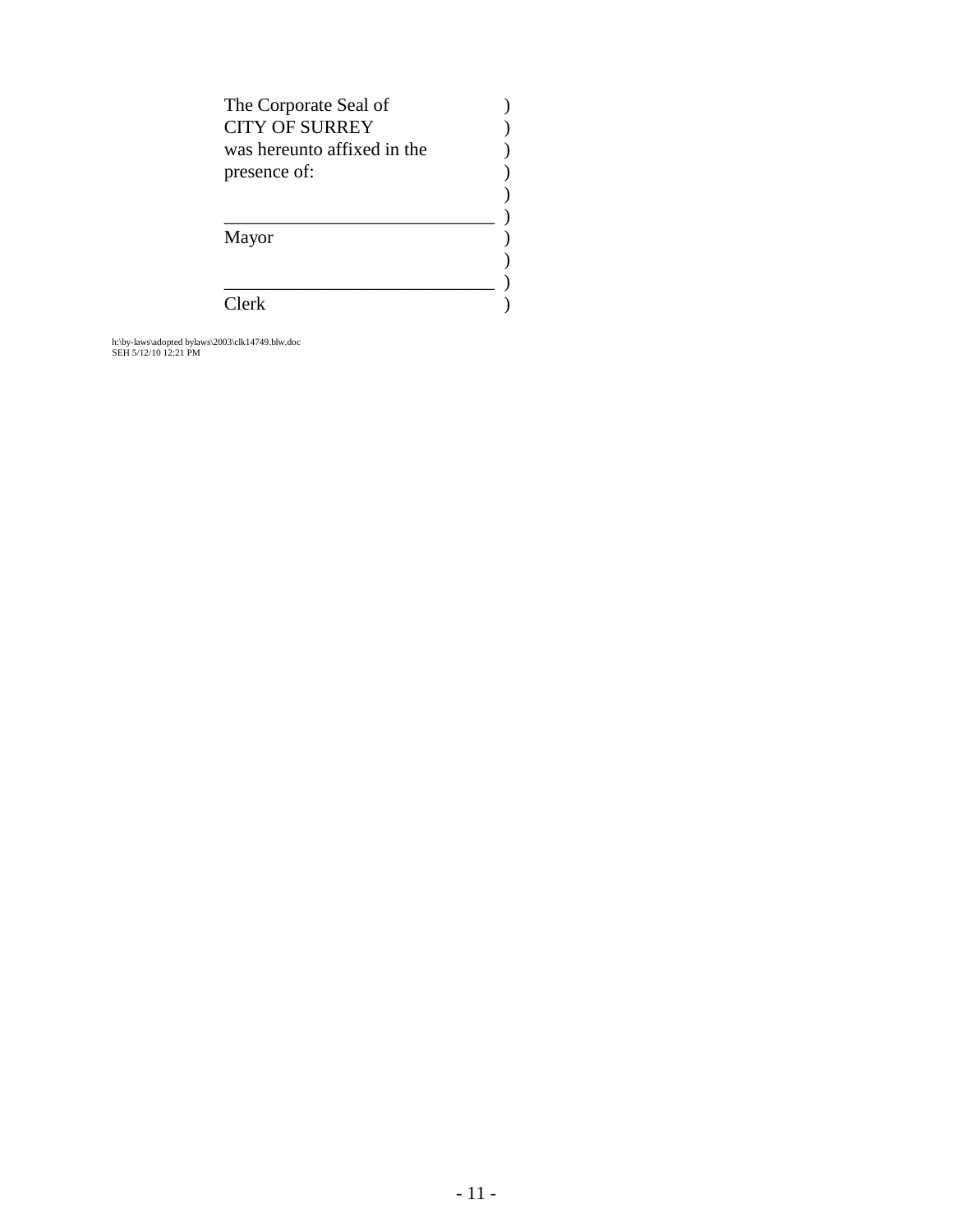# **SCHEDULE "A"**

## **Conservation Plan**

## Part I - Historical and Architectural Background

The Church is located on the Surveyors Certificate dated November 1, 2001 and shown on the photographs dated January 2002, which are attached to and form part of this Agreement

In 1910, anticipating extensive development due to the CNR terminals at Port Mann, Walter J. Walker, a wealthy real estate developer and former Surrey Reeve, donated \$50,000 for the construction of three Anglican churches in North Surrey: St Helen's in Royal Heights, St. Aiden's in Tynehead (since demolished) and St. Oswald's in Port Kells. The Kells family donated 8 of the original town lots for the Church, which was dedicated in 1911 by Father Cecil Leonard. The anticipated development due to the CNR Terminal in Port Mann failed to occur, and the area remained rural in character, the town lots reverting to agricultural uses. Industrial development has been relatively recent following the completion of Highway 1. St. Oswald's has remained a rural church: it did not have its own clergy, but was part of a circuit operating out of St. Helen's. After World War II, St. Oswald's joined Christ Church, Surrey Centre. The Church's name derives from St. Oswald, a Northumbrian King and champion of Christianity, killed at Masefield in 642 A.D., during a battle with Render, the heathen King of Mercia.

The trees from the church property were transported by wagon to Wade's Mill in Port Kells for cutting. The balance of the lumber needed for the siding and interior of the Church was donated by Wade's Mill. The stained glass windows in the apse were added in 1935, Choir stalls were added in 1947 and a small addition was made to the vestry in 1948. The church hall was demolished in the 1970s. Ownership has remained with the church all these years.

The Church is set close to the north side of 96 Avenue and a small cemetery is located on the south and east sides. There is a row of mature trees along the boulevard running south from 96 Avenue on 190 Street. The trees consist of one Red Oak, one Western Red Cedar and four Douglas Firs. The Red Oak was sent from England and planted in 1935 to celebrate the  $25<sup>th</sup>$  anniversary of the Church.

The style of the Church is Gothic Revival with a strong Tudor influence, characteristic of the late Victorian period. Tudor elements include steep pitched roofs, leaded stained glass windows, decorative wood trim and flattened arches seen in the apse end window frame, door frames, and in the cross beam supporting the pedimented gable. A primary feature of the building is the squat tower on the north facade, with a shallow hipped roof and horizontal ribbon windows. Other features include the heavy timber entry porch with pedimented gable, parallel entrance doors, beaded doorknobs and a rooster weather vane from England.

The massing of the Church is a wide, low rectangular volume with the square squat tower partially inset into the rear of the north side elevation. The tower and vestry addition project perpendicularly from the left side, creating an overall L-shape. The cladding is simple drop siding. The windows are clear leaded glass in fixed wood sash, rectangular sash in pairs, triples and quadruples. The window at the apse end, the window behind the altar is triple sash in stained glass set inside a shallow arch. The roof is pitched, cross-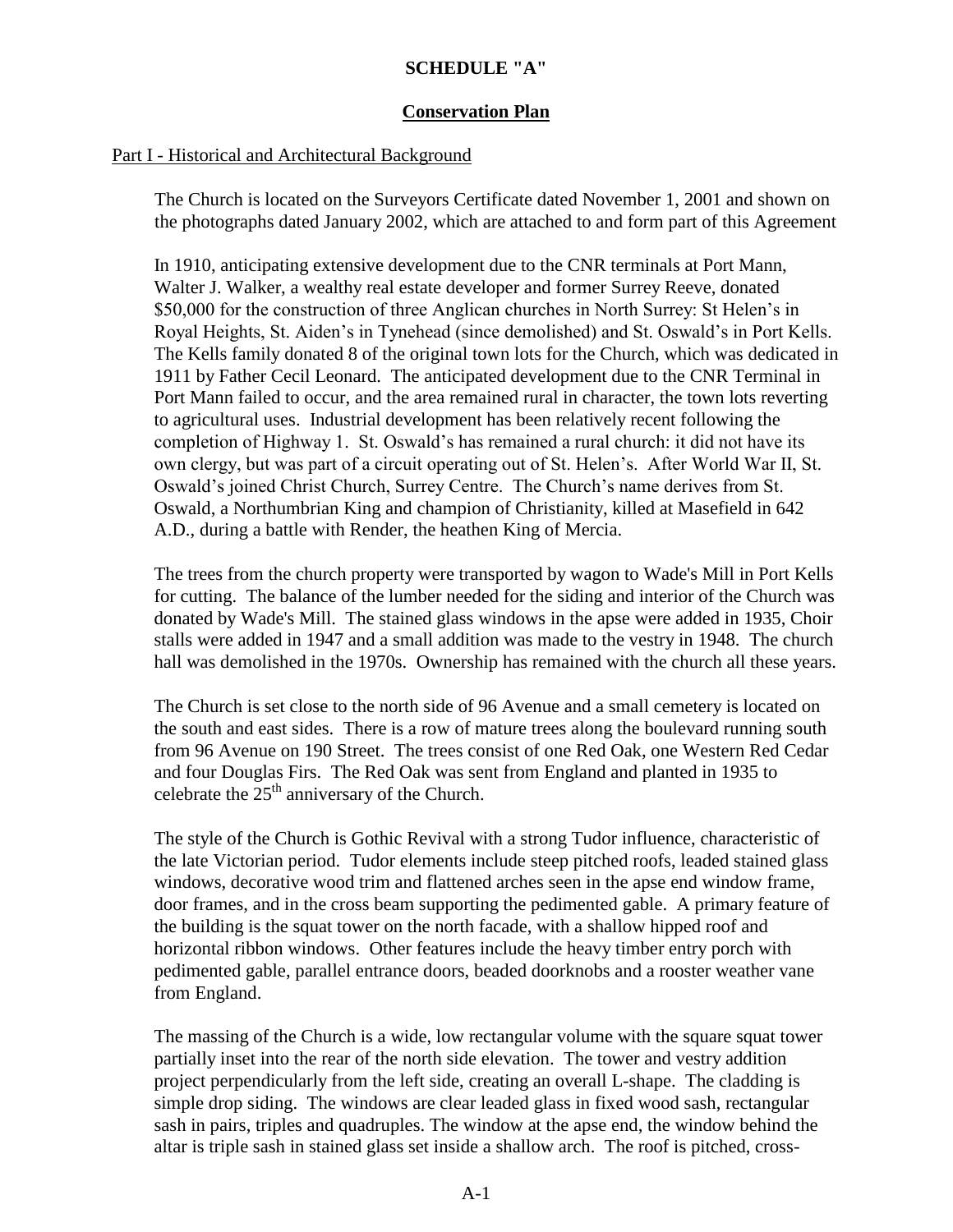gabled (the main gable ends are the front and rear faces of the Church), dormers with gabled vents and half hipped porch roof with pedimented gable. The roof is covered with cedar shingles.

A separate building (church hall) for hosting activities and functions related to the Church parish was constructed on the Lands in 1998 - 1999.

Photographs of the Church are shown on pages A-7 to A-10 and of the Church Hall on pages A-11 and A-12 of this Agreement (The coloured versions of these photographs are deposited with the City Clerk).

The restrictions and requirements pertaining to the Lands are limited to the structure and exterior of the Church and, by virtue of being located on the Lands, also the Church Hall which is shown on the Surveyors Certificate as Existing Building #9566 on page A-13 and on the Site Plan on page A-14 of this Agreement.

Part II - Standards and Specifications of Restoration and New Construction

1. Structure and Exterior of the Church and Church Hall

Subject to compliance with all by-laws of the City applicable to the Lands except as described in Schedule "B" of this Agreement and subject to the issuance of a building permit by the City, any and all renovations to the structure and exterior of the Church and Church Hall shall be carried out as follows:

The renovations, as shown on the attached pages A-14 to A-16(for the new addition to the Church) and pages A-14, A-17 and A-18 (for the new addition to the Church Hall) shall be carried out with due regard for the *heritage value* and *heritage character* of the Church and the Lands.

# **Church**

- (a) Structural Integrity & Protection
	- i. The front entrance porch (including all flooring, gables, roofing material, posts, railings and other design features), the front entrance wall (including the exterior siding material, windows and entrance doors and other design features) and the existing westerly dormer on the south face of the roof shall be carefully removed and stored in a weather-protected and secured enclosure so that all of the material and components are protected to allow their re-use and reconstruction.
	- ii. The remaining structure and building shall be reinforced and supported to prevent their collapse or damage until the new addition is constructed. All construction and reconstruction work, including but not limited to the construction of the new addition, removal and reconstruction of the front entrance porch and front entrance wall and reinforcement and support of the remaining structure and building, shall be subject to the approval of and inspection by a professional structural engineer.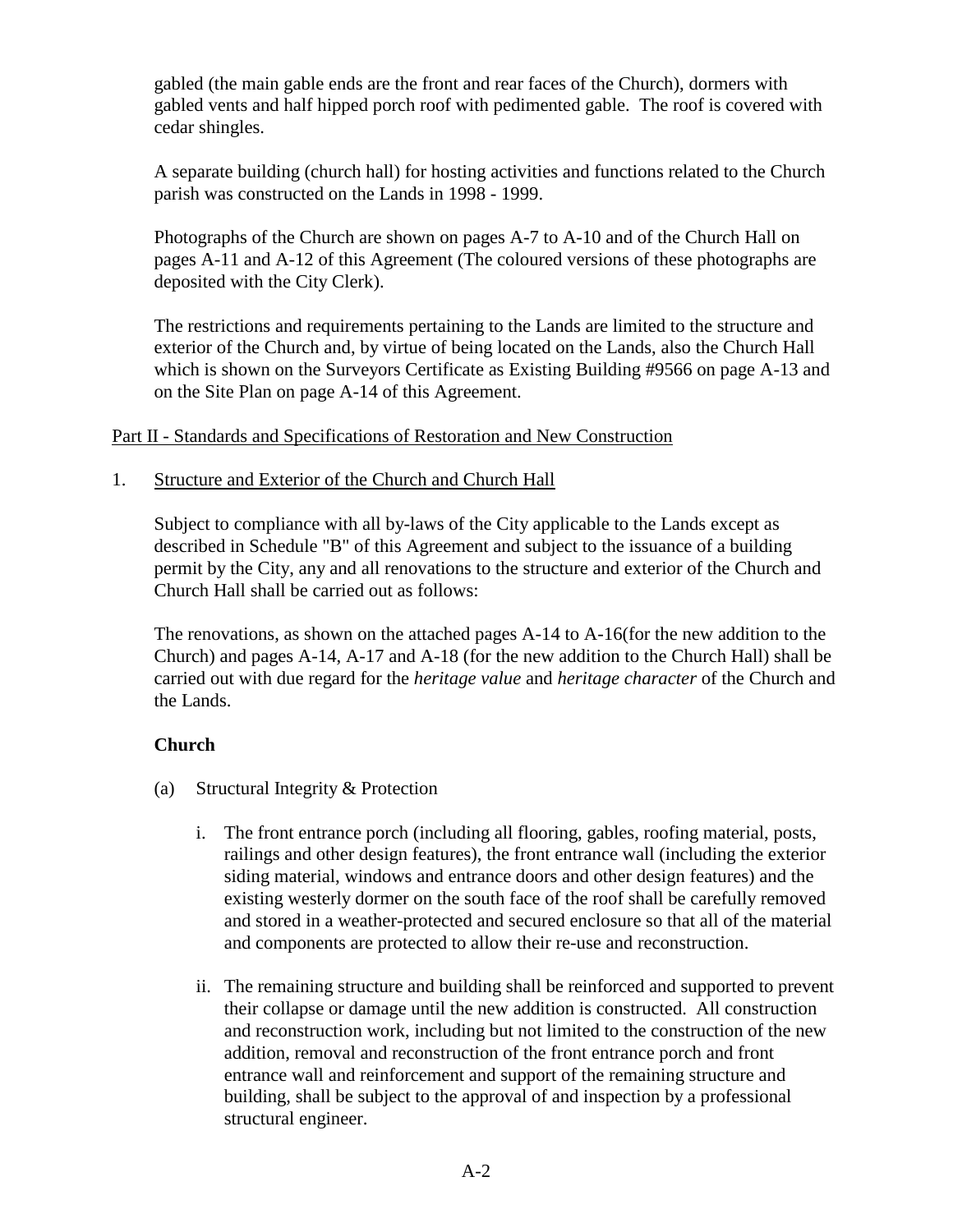- iii. After the front porch and front wall are removed, the exterior and interior of the remaining building shall be adequately protected from the weather and secured until the new addition is completed.
- (b) Exterior Appearance
	- i. The trusses of the roof of the new addition ("new roof") shall be aligned with the trusses of the existing roof such that the shingles on the new and the existing roofs will be uniformly leveled and the new and existing roofs will be indistinguishable in appearance.
	- ii. The gables on the east and west sides of the new roof shall be constructed to match the existing gables.
	- iii. The new dormer on the south face of the roof shall be constructed using the materials and components of the existing dormer mentioned in Sub-section 1(a)i of this Part of the Conservation Plan. If this is not possible, the new dormer may be constructed using new material. In any case, the new dormer shall match the existing dormer in size, shape, material and colour such that it is reasonably indistinguishable in appearance from the existing dormer, to the satisfaction of the City.
	- iv. The cedar shingles on the new roof shall reasonably match, to the satisfaction of the City, the cedar shingles on the existing roof of the Church in profile, shape, size, colour and application and if the existing shingles have been treated with a protective coating or sealant, the new shingles shall also be similarly treated..
	- v. The new cedar siding on the walls of the new addition shall reasonably match, to the satisfaction of the City, the existing cedar siding in profile, shape, size, colour.
	- vi. Two new windows, one with three mullions and the other with two mullions, are proposed on each of the north and south sides of the Church. All of the new windows shall reasonably match, to the satisfaction of the City, the corresponding existing windows in design and material including the leaded glass panels and colour of the window frames.
- (c) Reconstruction
	- i. When deemed appropriate in the sequence of the construction of the new addition, the front porch and front wall mentioned in Sub-section 1(a)i of this Part of the Conservation Plan shall be reconstructed for completion of the building. During the reconstruction, all material and components of the front porch and front wall that are stored shall be carefully inspected and all damaged material and components shall be discarded and replaced. The replaced material and components shall reasonably match, to the satisfaction of the City, match those discarded in size and shape and shall be finished and painted such that they will be reasonably indistinguishable in appearance from the existing materials and components, to the satisfaction of the City.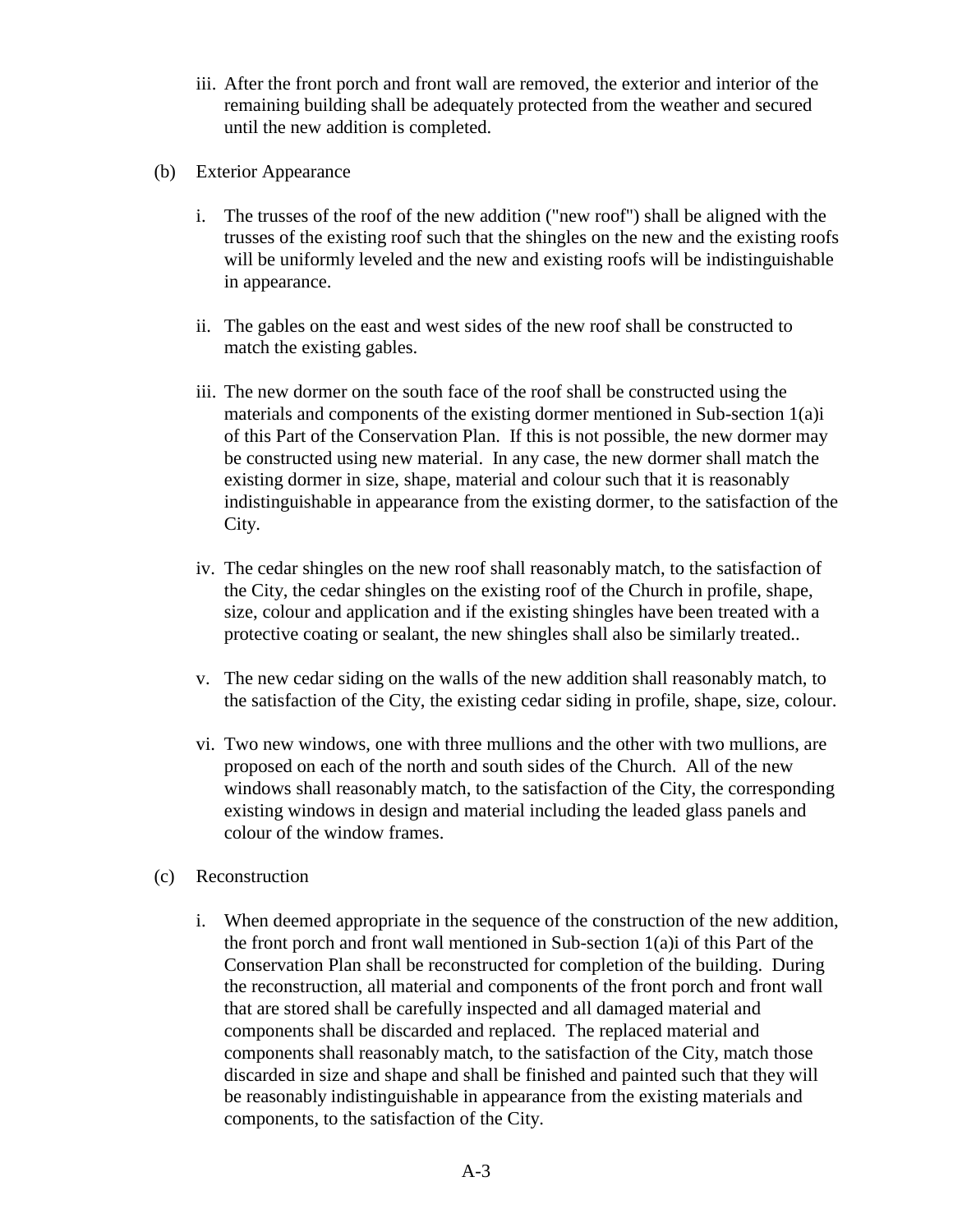- ii. The construction of the new addition and reconstruction of the front porch and front wall shall be carried out and completed in all aspects such that the new addition will be reasonably indistinguishable in appearance from the existing portion of the Church, to the satisfaction of the City.
- (d) Interior

It is understood that the existing interior of the Church is not subject to the Heritage Site Designation By-law and, therefore, the interior of the new addition and any modifications required or planned to the interior of the existing church as a result of the new addition are not subject to this Agreement. However, this Agreement encourages the owner to carry out the interior work with due regard for the original or early interior components of the existing church, that contribute to and enhance the *heritage character* of the Church.

## **Church Hall**

The new addition to the Church Hall shall be carried out and completed in all aspects such that the new addition will be reasonably indistinguishable in appearance from the existing portion of the Church Hall, to the satisfaction of the City. This includes, but is not limited to, the slope of the roof, dormers, roof material, size and shape of the windows, exterior siding, building height and exterior colours.

2. Landscaping

After the completion of the new additions to the Church and Church Hall, new landscaping shall be installed as soon as possible to augment the new additions. The new landscaping should be coordinated with the existing landscaping. Prior to the installation of the new landscaping, the proposed landscaping plans shall be refereed to the General Manager, Planning and Development Department for review and approval.

### 3. Site Disturbance and Tree Protection

- (a) Site Disturbance
- i. The Owner shall ensure that any disturbance to the existing grounds, including the excavation for foundations and any work required for connections to the underground services and utilities, is kept to a minimum with due regard for the protection of the existing graveyard and any significant vegetation. The owner shall ensure that all disturbed areas of the grounds are reasonably restored, to the satisfaction of the City.
- ii. Pursuant to Surrey's Tree Preservation By-law, 1996, No. 12880, as amended, the Owner shall protect all existing trees that are in good health and form with a trunk diameter of 30 centimeters or more measured at 1.4 metres from the highest point of the natural grade at the base of the tree. The Owner shall also protect the six trees along the east side of 190 Street, consisting of one Red Oak, one Western Red Cedar and four Douglas Firs designated Significant Trees in the said by-law and considered as heritage trees pursuant to Surrey's Heritage Site Designation By-law, 1993, No. 12009.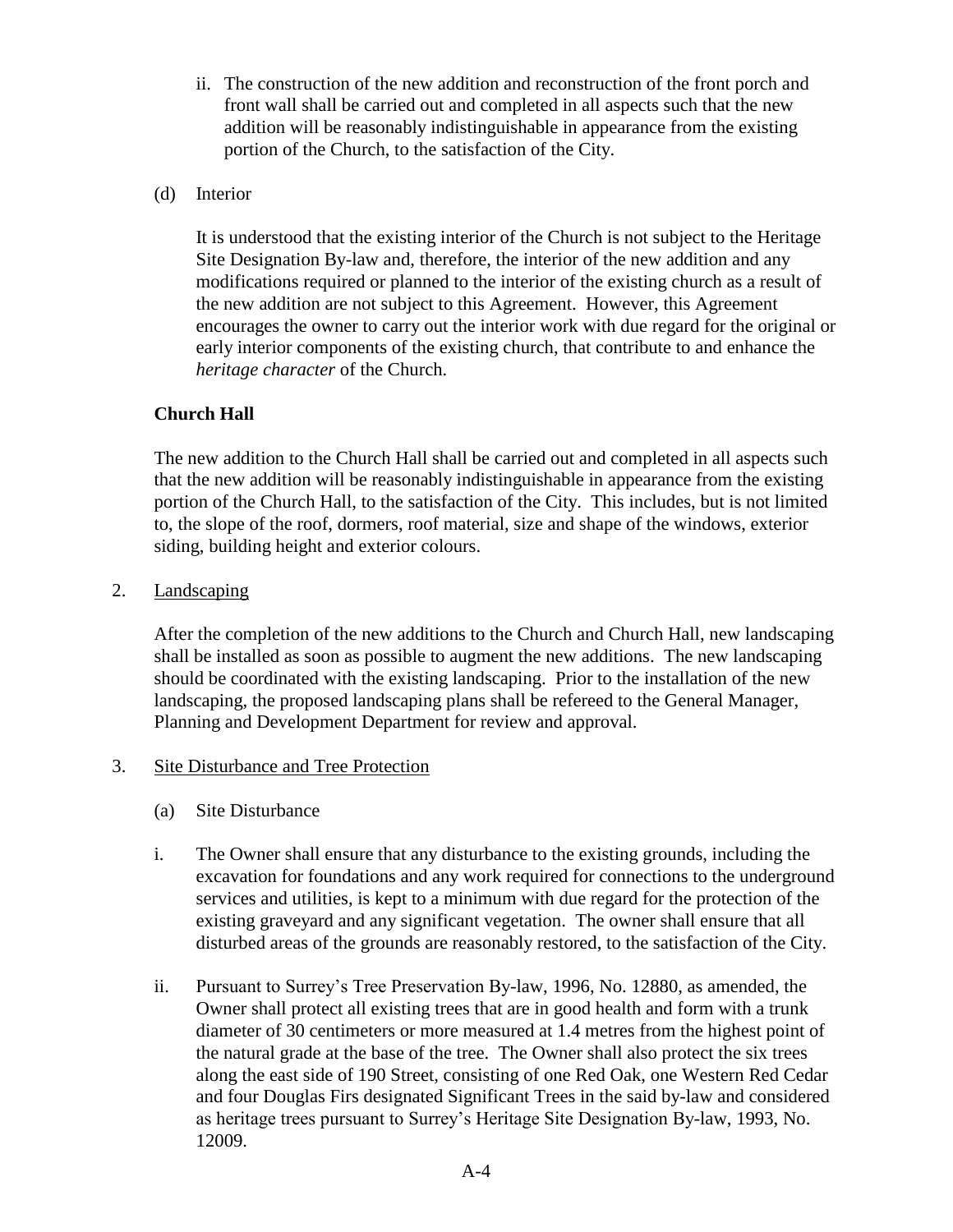# 4. Timing

The exterior renovations and additions to the Church and Church Hall described in Section 1 of this Part of the Conservation Plan shall be completed within eighteen (18) months from the date of the issuance of a building permit by the City. The landscaping work and restoration of the disturbed areas of the Lands shall be completed, to the satisfaction of the City, subject to weather permitting but no later than six (6) months from the date of the completion of the new additions to the Church and Church Hall, to the satisfaction of the City.

## 5. Review and Approval

The Owner shall not commence nor allow anyone else to commence any work described in this Part of the Conservation Plan without first obtaining a building permit from the City. In this Part of the Conservation Plan, wherever the work is required to be performed to the satisfaction of the City, it shall be deemed to require approval of the General Manager, Planning and Development Department who shall seek advice of the Heritage Advisory Commission in determining whether the work performed is in keeping with this Agreement. The Owner shall advise the General Manager, Planning and Development Department when the work is ready for inspection.

## Part III - Continued Maintenance, Protection and Future Construction

## 1. General

Wherever possible, original exterior features of the Church shall be retained. If any original features must be replaced, the new material shall be identical to the original. Where original features were removed through earlier renovations or alterations, and the replacements were not in keeping with the original style of the building, any subsequent replacement of these exterior features shall complement the building's heritage style.

The Church and Church Hall shall be maintained to prevent water intrusion and damages from sun, wind, weather, animals and vandalism. This includes the repair of roofing when necessary, and painting to protect exterior features. The trees mentioned in Sub-section 3(b) of Part II of the Conservation Plan shall be maintained in accordance with the Tree Preservation By-law, 1996, No. 12880, as amended.

All future construction work including all rehabilitation, replication, repair, replacement, and construction mentioned in this Part of the Conservation Plan shall require referral to the General Manager, Planning & Development for approval who shall seek advice of the Heritage Advisory Commission to determine the extent to which such work will likely affect the *heritage value* and *heritage character* of the Church and Lands and how any adverse effect should be mitigated. No referral or approval is required for any normal maintenance work that may be necessary to keep the exterior of the Church and Church Hall in good repair such as repainting in the existing colour and cleaning of the exterior surfaces or minor repairs that will not alter the *heritage value* and *heritage character* of the Church and Lands and normal maintenance of the grounds such as grass cutting, trimming or planting and replanting of shrubs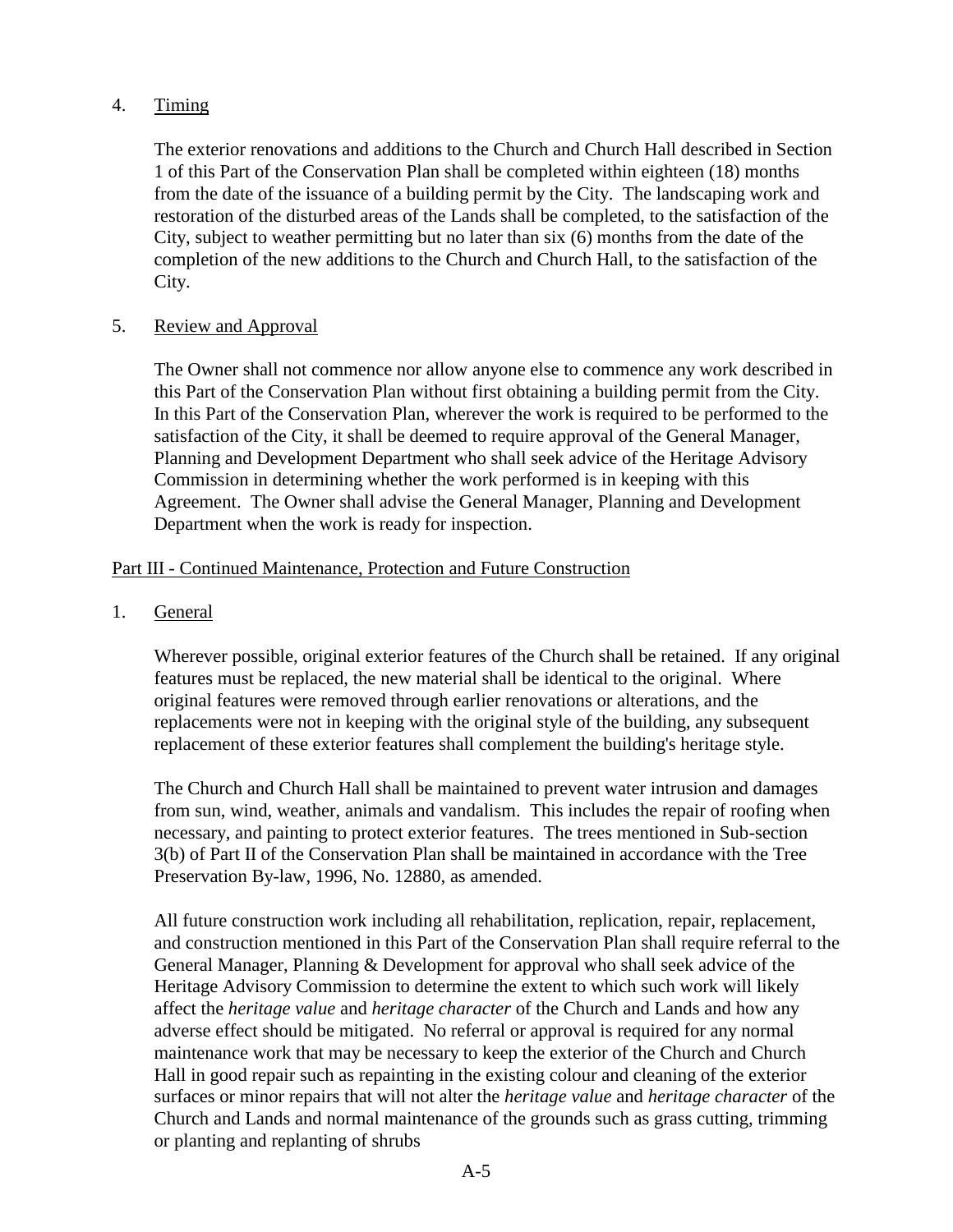# 2. Fencing

The use of a fence along the north, west and south property lines is discouraged in favour of the use of low shrubs. If a fence must be used, the design, material and colour of the fence should be complementary to the *heritage character* of the Church and Lands. In either case, the plans for any new major landscaping work around the north, west and south perimeter or new fencing and any replacement fencing (including the replacement of the existing guard rail along 96 Avenue, either by the Owner or the City) shall be referred to the General Manager, Planning and Development Department for approval prior to installation.